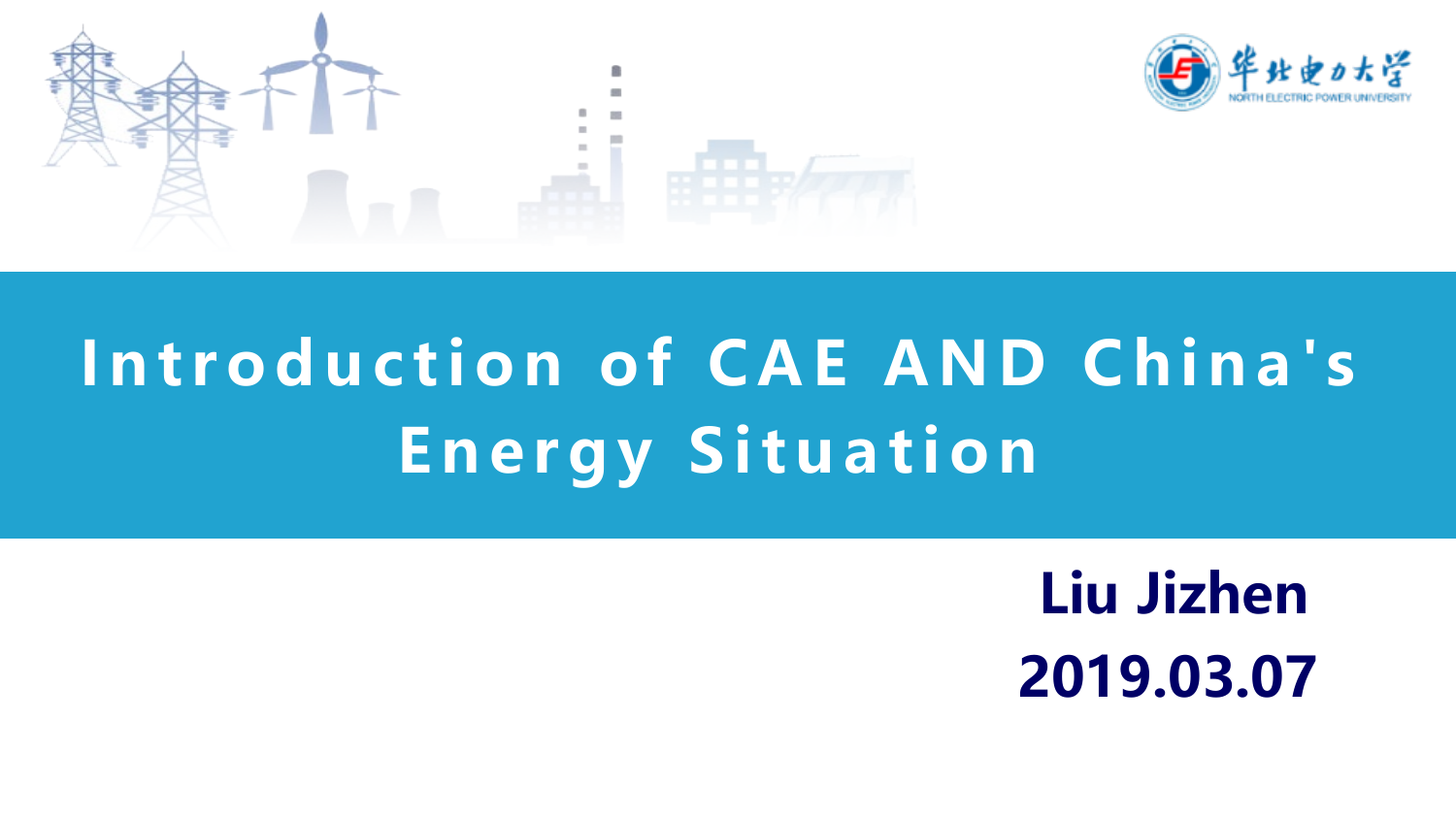

#### **1 Introduction of CAE**

#### **2 China's Energy Situation**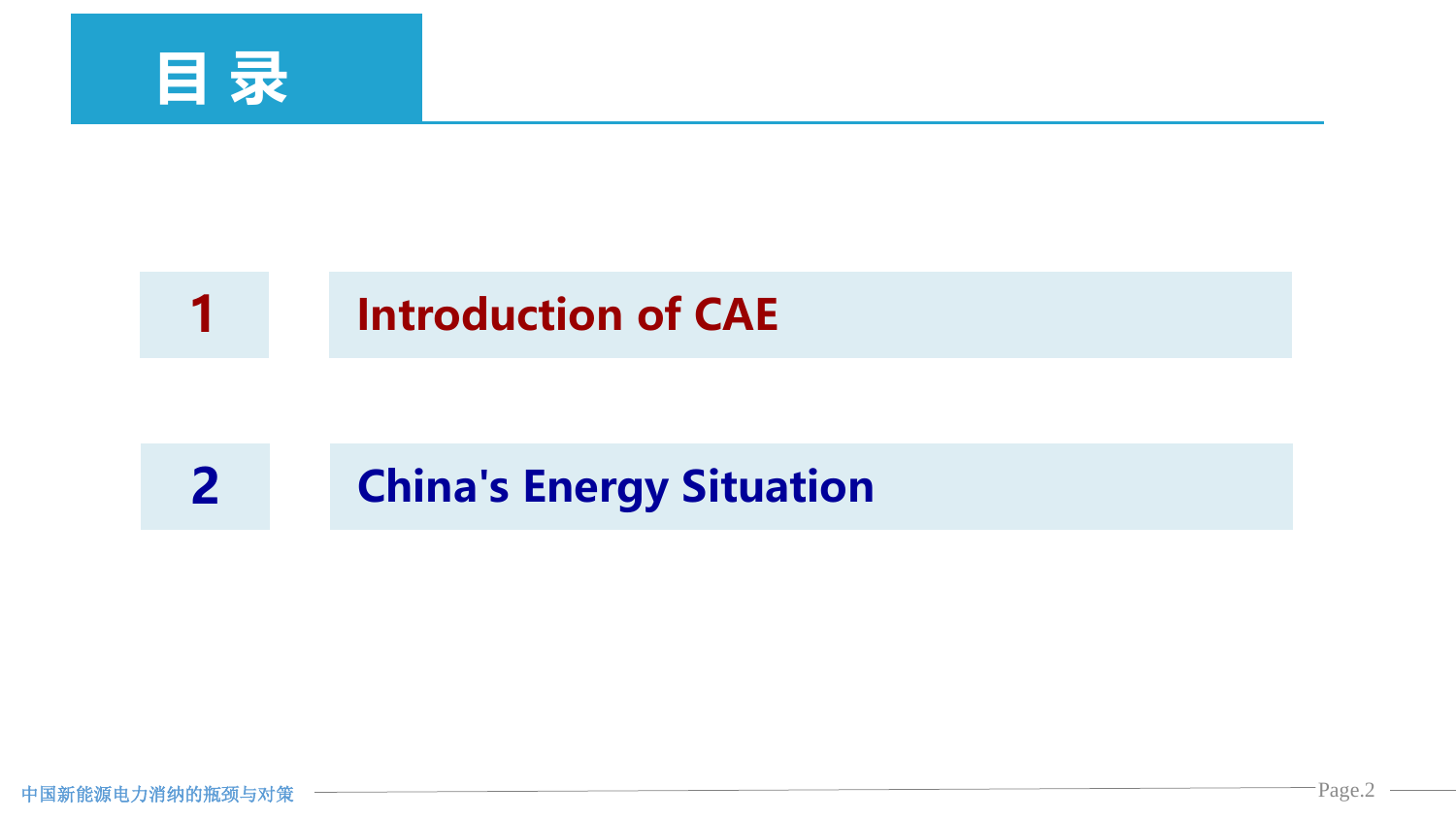**The Chinese Academy of Engineering (CAE) is the most distinguished, advisory academic institution in China's engineering science and technology (S&T) community. Since its founding in 1994, CAE has made dedicated efforts to lead the innovation and development of engineering S&T in China by pooling the most talented minds in this field.**



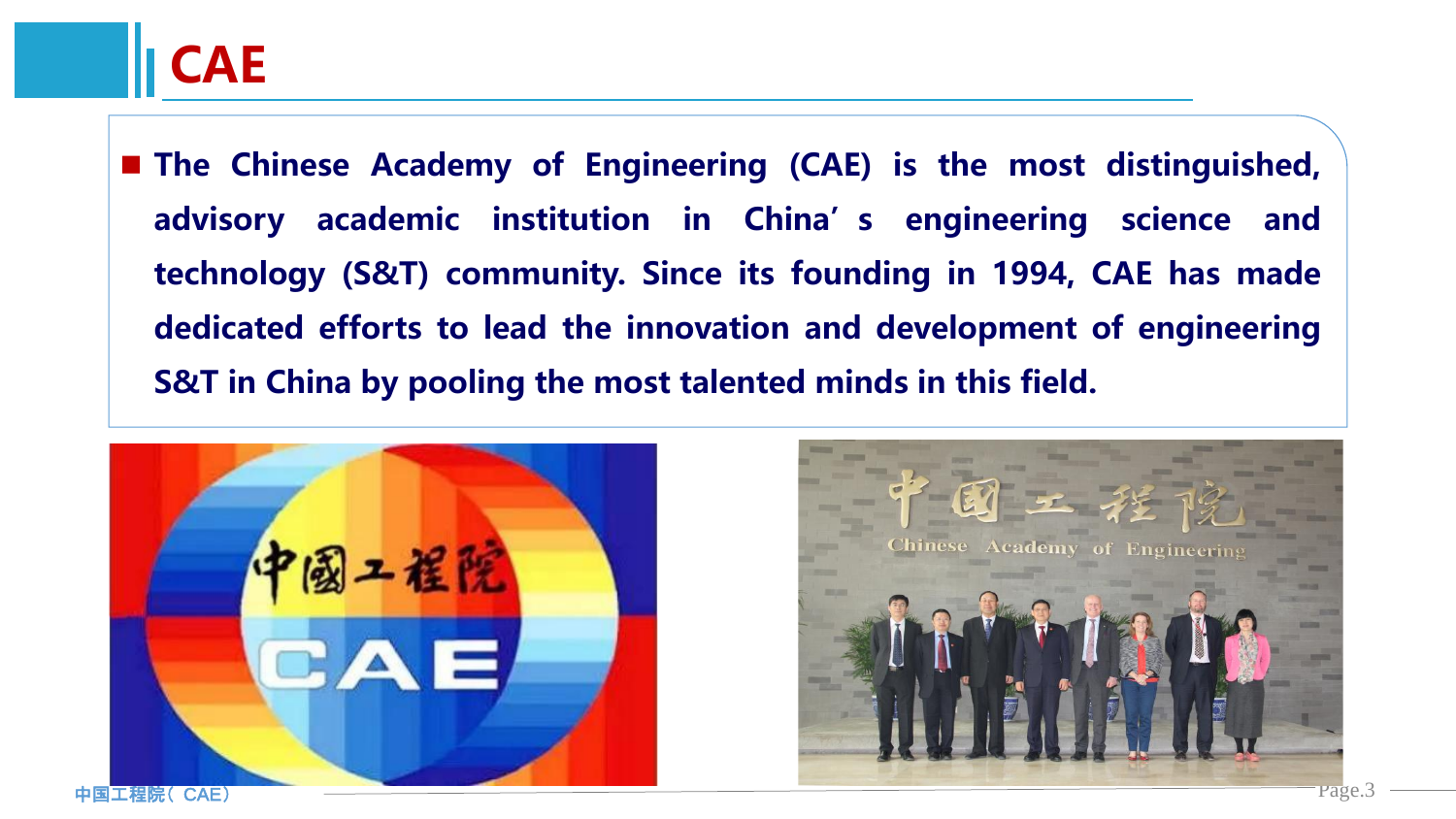- **CAE member is the highest academic title set up by the state in the field of engineering S&T, representing the highest academic achievements and prestige from engineering professionals in China. The highest authority of CAE is the Member Assembly, which elects new members by voting every two years.**
- **The leadership of the Academy is elected by all members. The incumbent CAE President is Li Xiaohong.**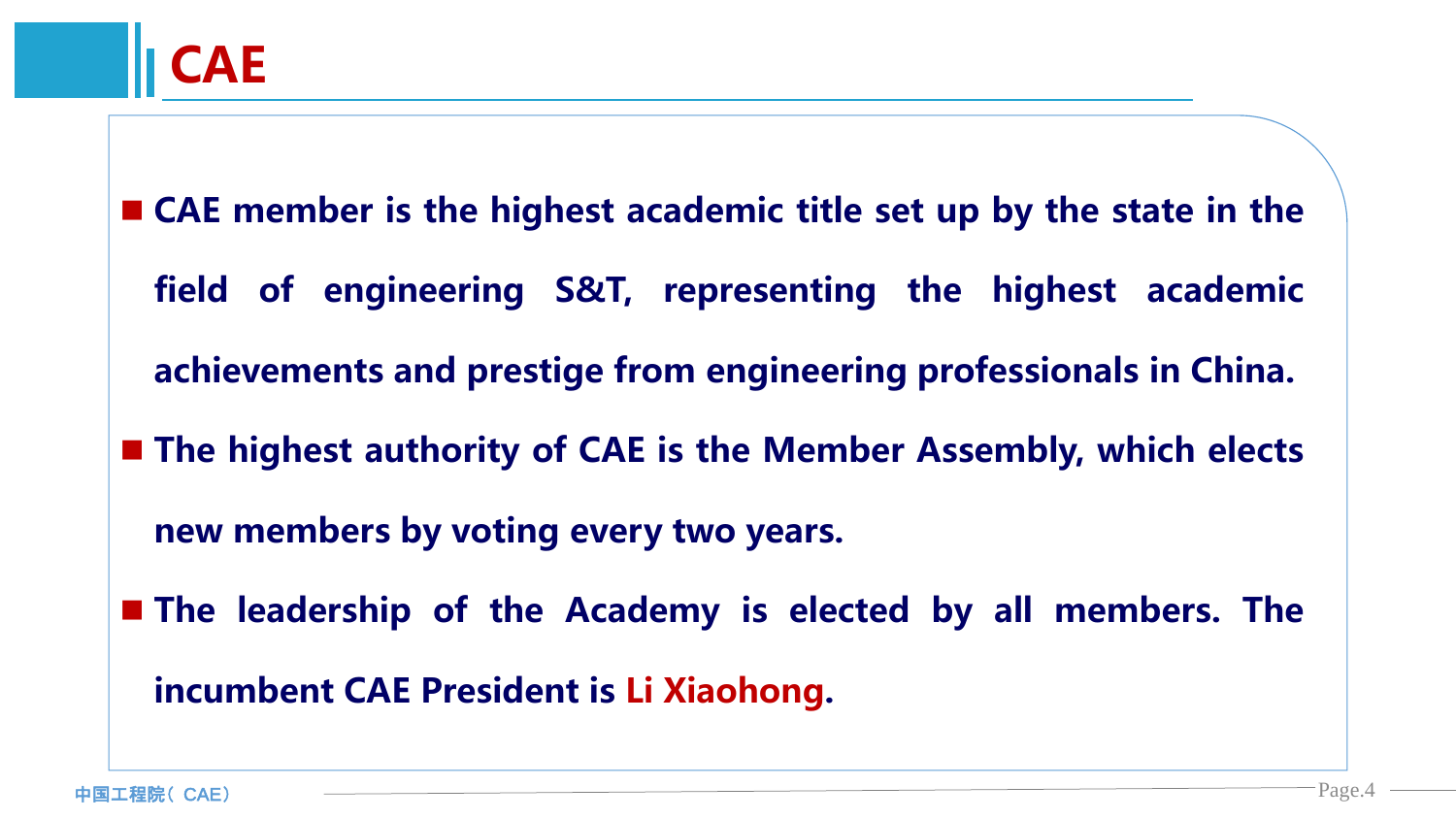**Inside CAE, there are 857 members, with 65 foreigner members, nine academic divisions and six special committees, supported by a number of operational offices.**



•**Mechanical experts - 122 members** •**Information and electronics experts - 124 members** •**Material experts- 107 members** •**Energy experts - 117 members** •**Civil experts - 105 members** •**Environmental experts - 55 members** •**Agricultural experts- 77 members** •**Medicine and health experts- 117 members**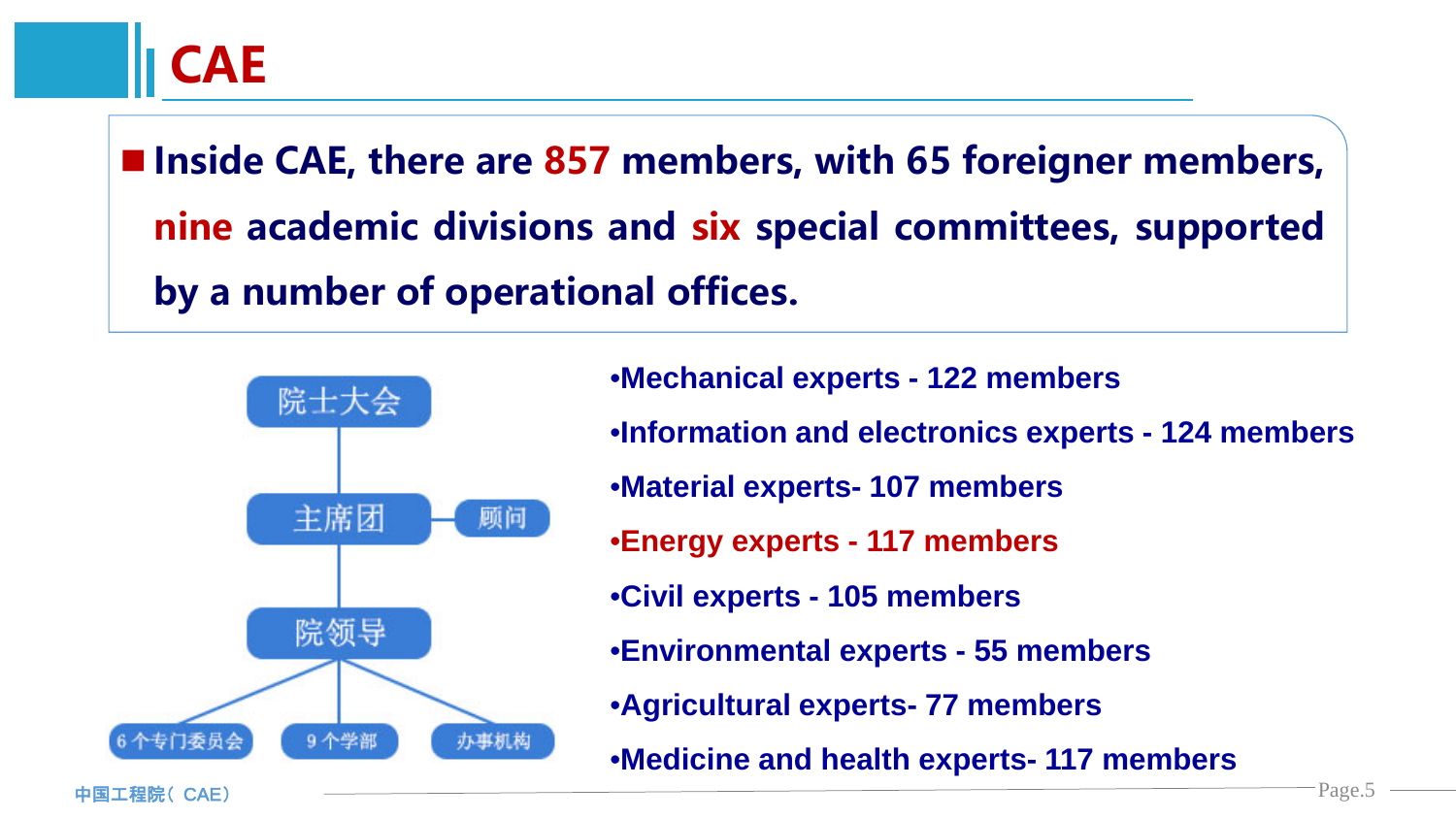### **CAE**

 **CAE is a member of the Council of Academies of Engineering and Technological Sciences (CAETS) and hosted CAETS conferences in 2000 and 2014.In 2014, CAE hosted the International Conference on Engineering Science and Technology, with 1500 attendees from more than 30 countries, at which Chinese President Xi Jinping delivered a keynote speech.**



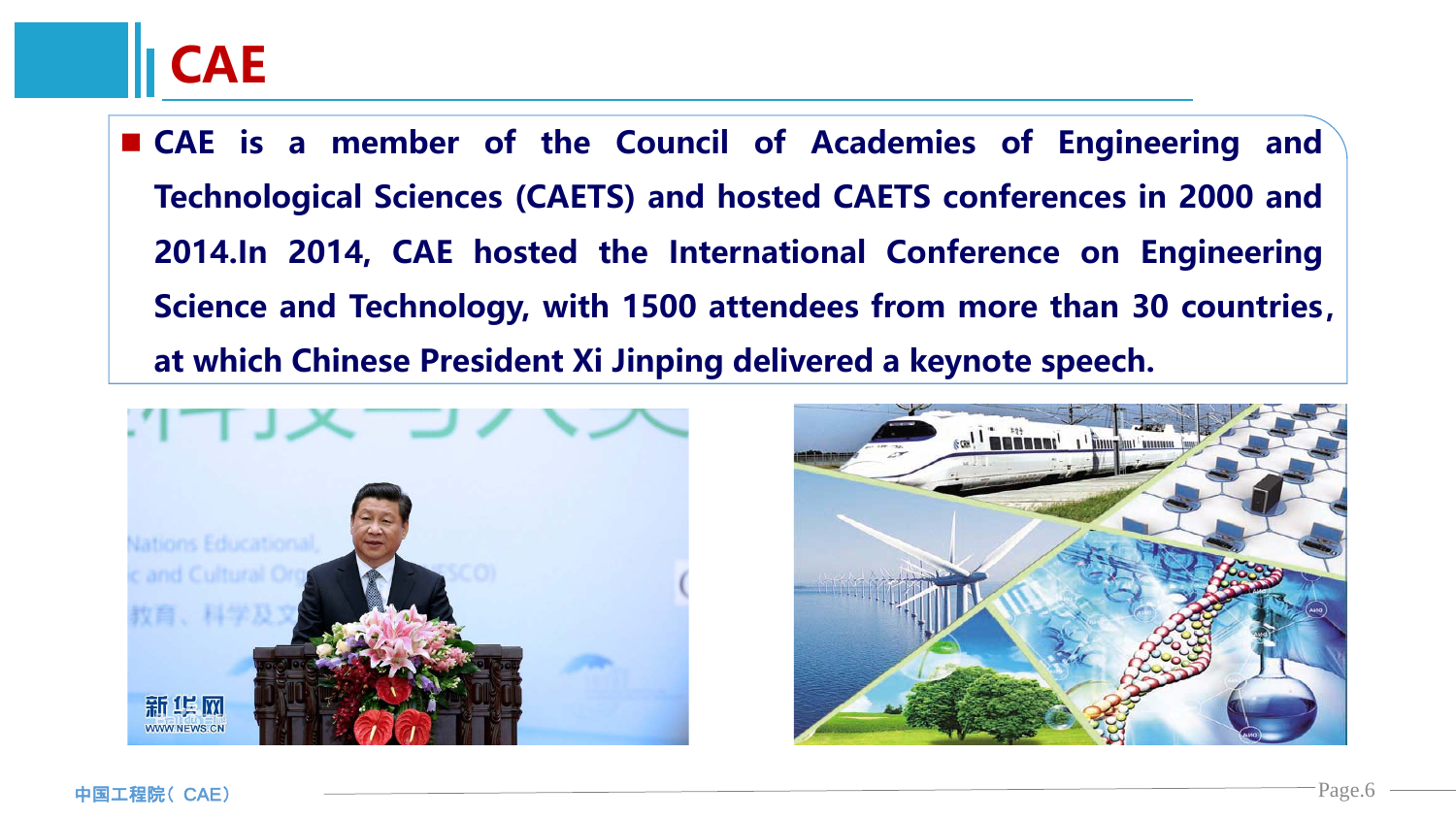

#### **1 Introduction of CAE**

#### **2 China's Energy Situation**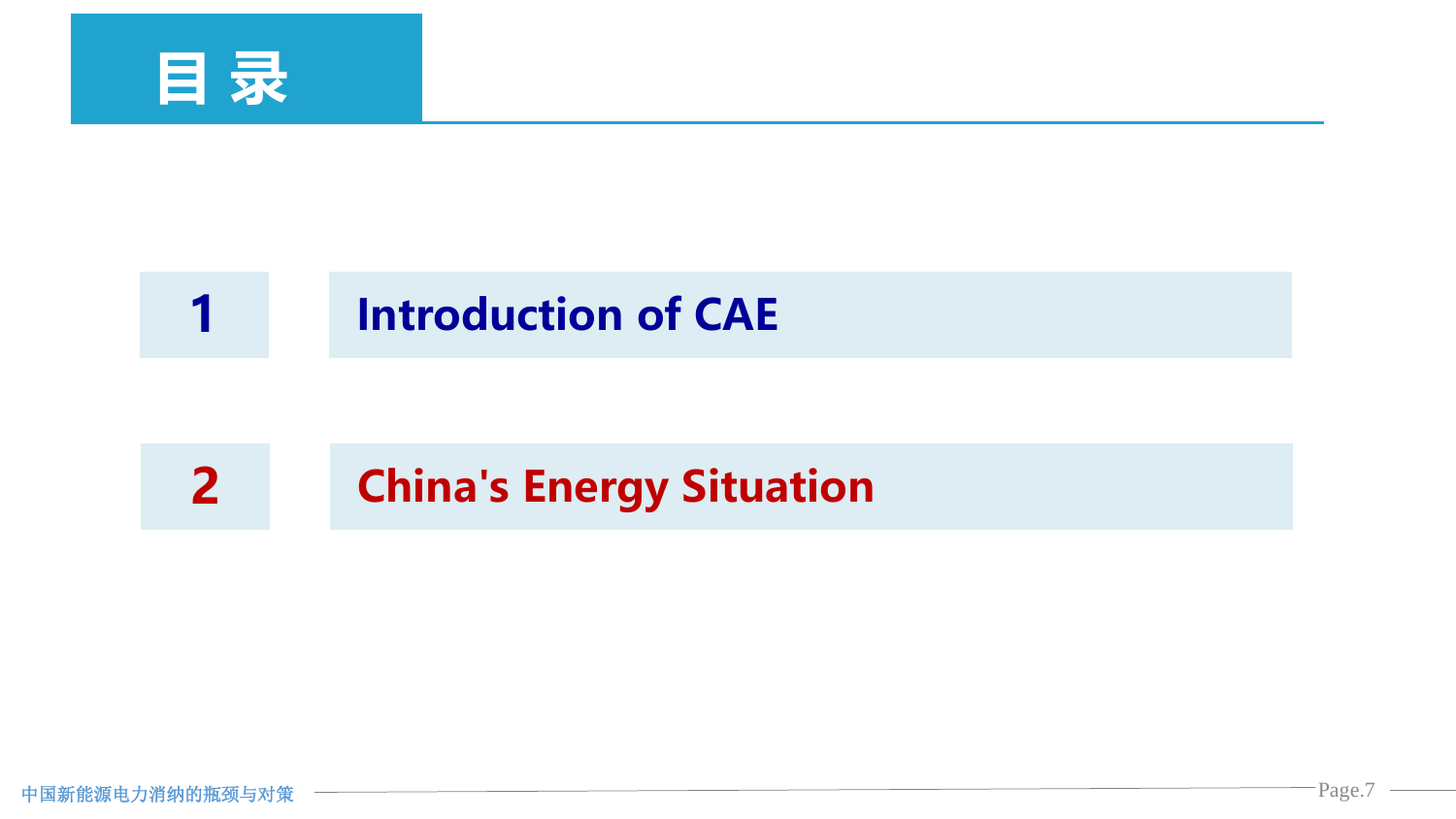#### **Power generation installation**

- **The power generation installed capacity in our contrary rank first in the world, and hydropower, thermal power, wind power and solar power generation also have largest installed capacities in the world.**
- **In terms of types, hydropower installed capacity is 350 million kilowatts, thermal power is 1.14 billion kilowatts, nuclear power is 44.66 million kilowatts, grid-connected wind power is 180 million kilowatts, and grid-connected solar power is 170 million kilowatts.**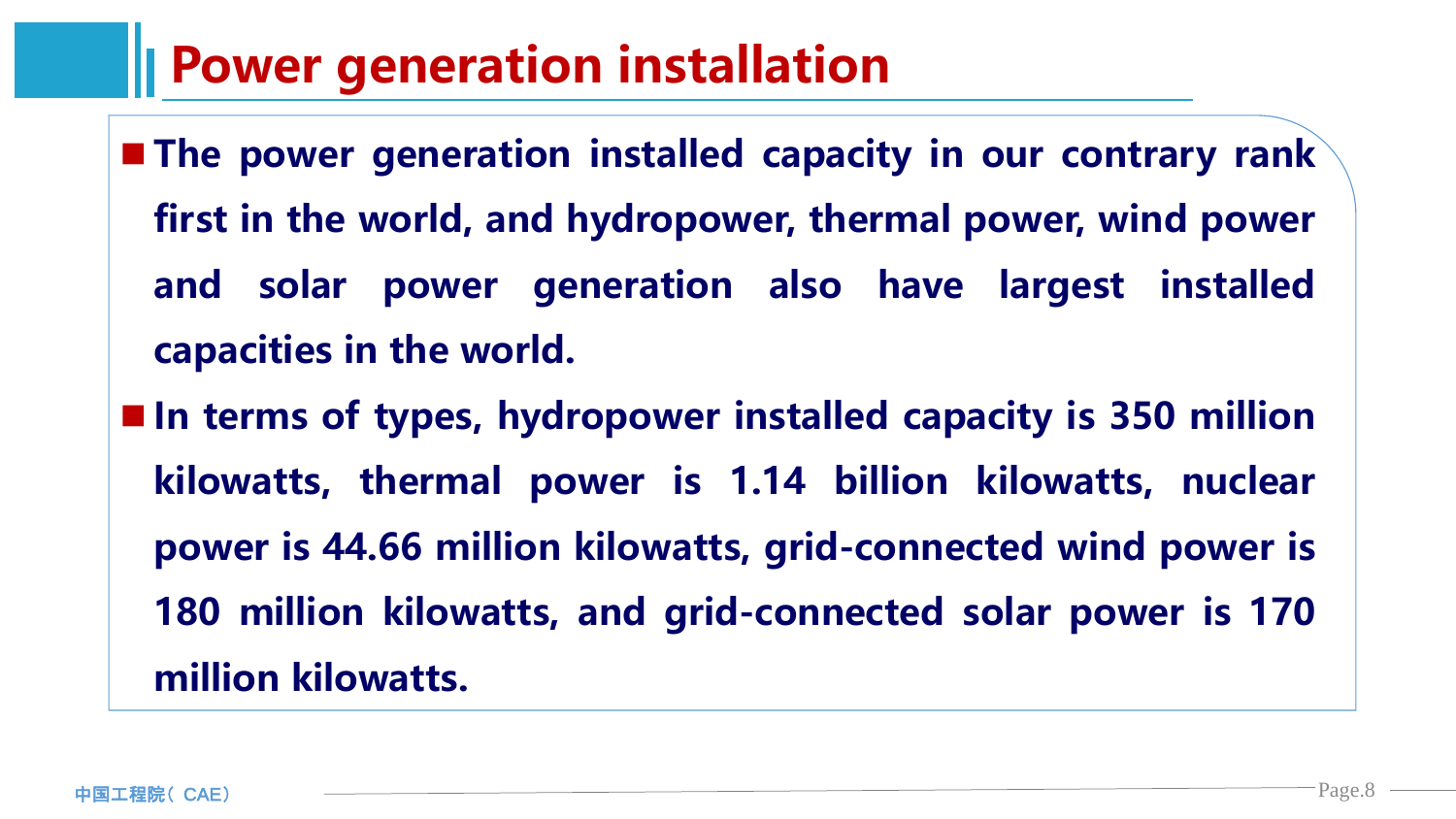#### **Generation capacity**

- **In 2018, the national full-caliber power generation capacity was 6.99 trillion kWh, an increase of 8.4% year-on-year.**
- **The hydropower generation capacity was 1.23 trillion kWh, a year-on-year increase of 3.2%, and the thermal power generation capacity was 4.92 trillion kWh, a year-on-year increase of 7.3%.**

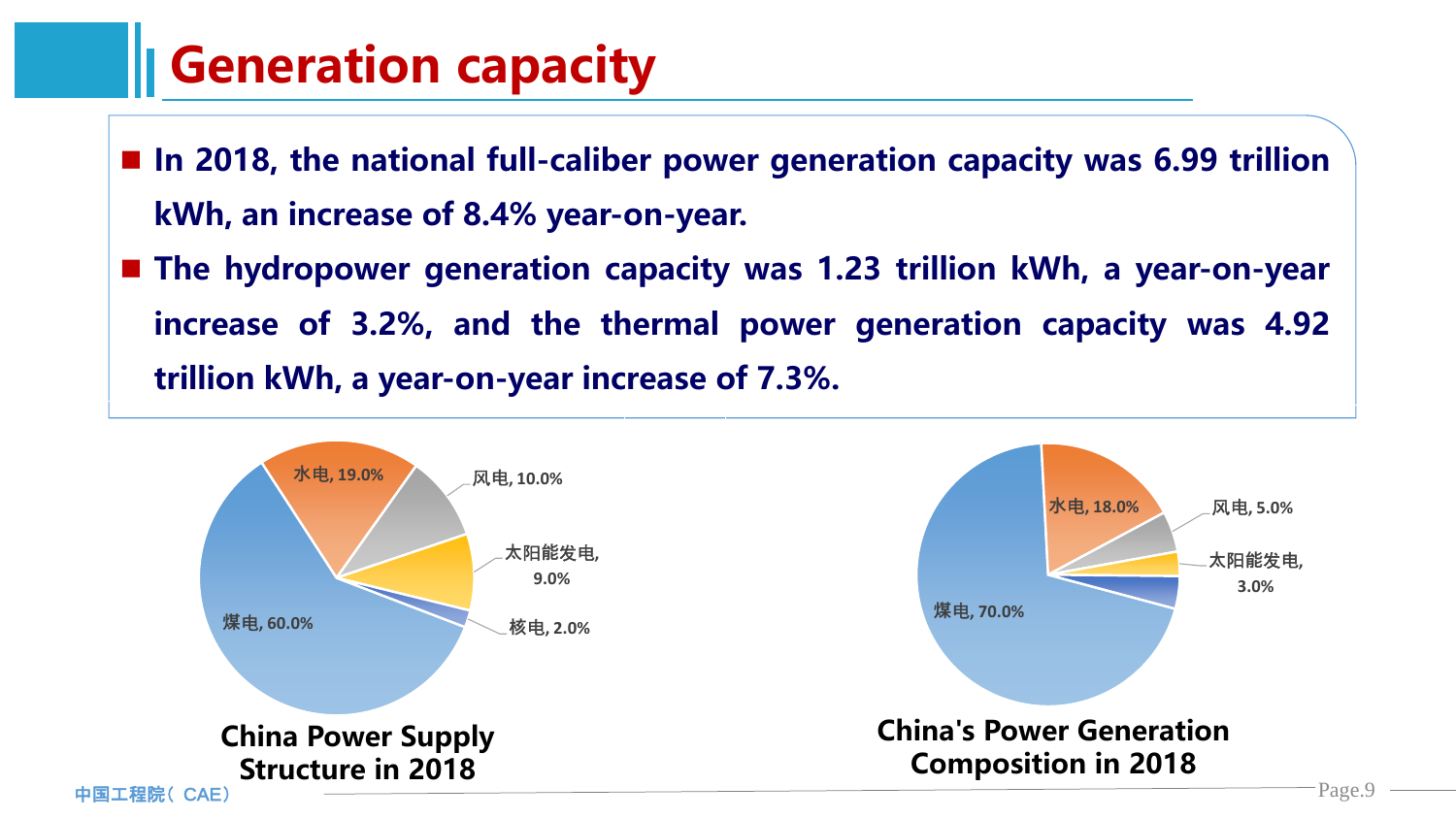#### **The abandoned wind power and photovoltaic power**

 **In 2018, the national abandoned wind power was 27.7 billion kWh, and the average abandonment rate was 7%, which is about 5 percentage decrease year-on-year. The national abandoned photovoltaic power generation was 5.49 billion kWh, and the average abandonment rate was 3%, 2.8 percentage points decrease year-on-year.**

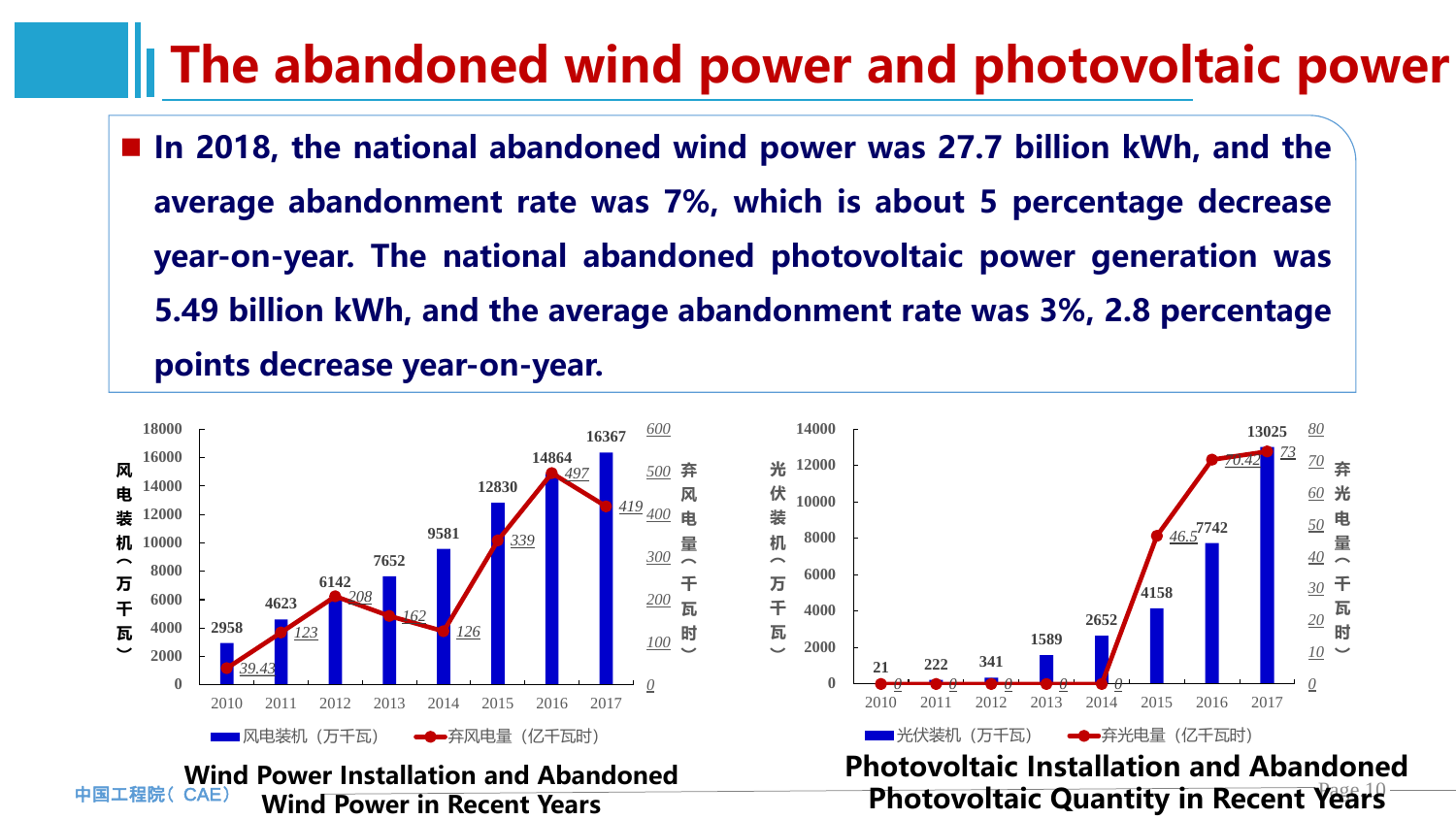#### **Current Situation of Energy Consumption**

 **In terms of energy consumption, in 2017, China's total primary energy consumption was 4.49 billion tons of standard coal, an increase of 2.9% yearon-year, and the national energy consumption structure continued to be optimized.**

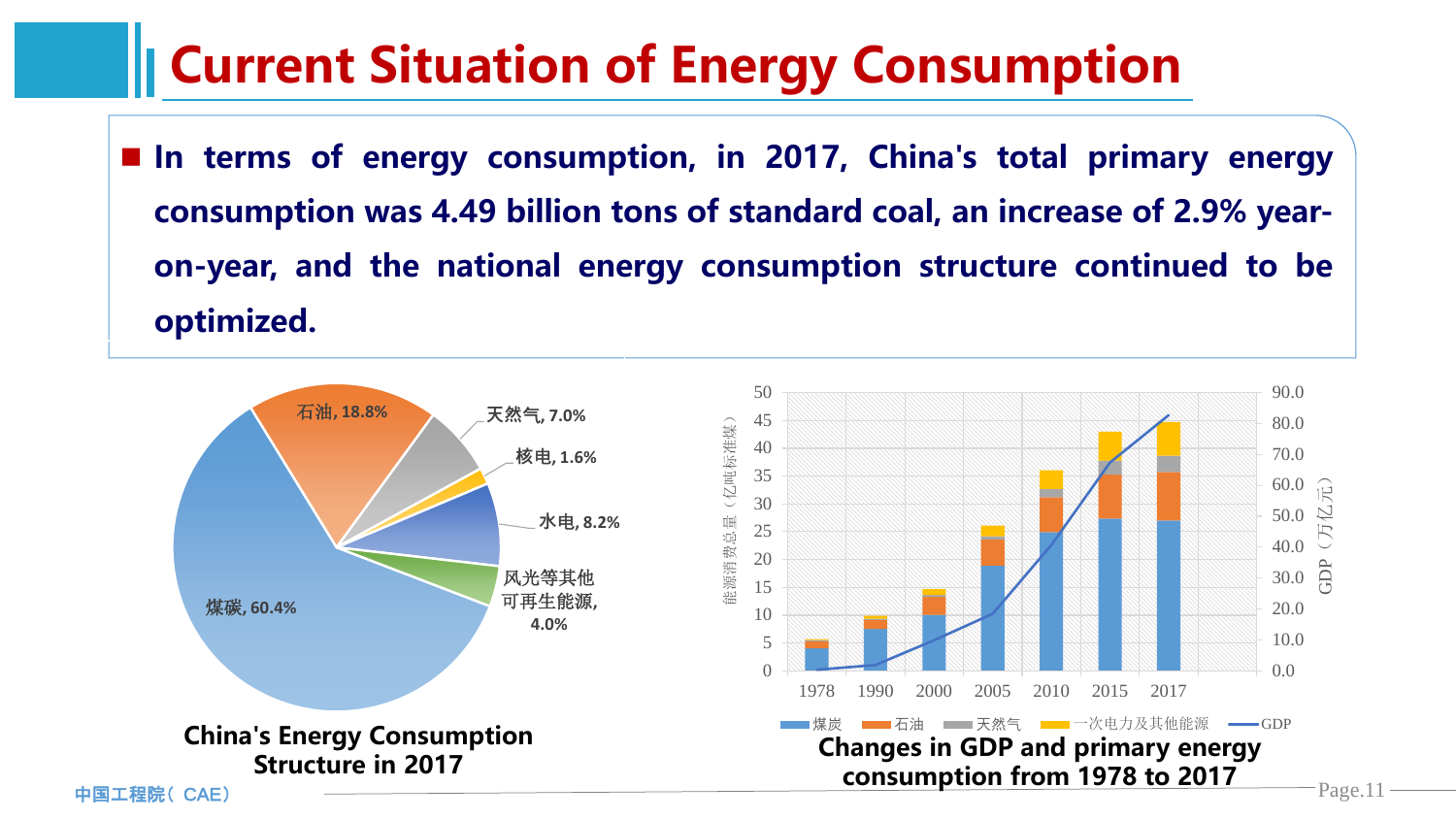#### **Electric Vehicle**

- **In 2018, the number of new energy vehicles in the country reached 2.61 million, accounting for 1.09% of the total number of automobiles. The increasement is 1.07 million units than 2017 with the increase proportion 70%.**
- **According to statistics, the number of new energy vehicles in the past five years has increased by an average of 500,000 units per year.**







**All taxis in Taiyuan have been converted to electric Vehicle.**